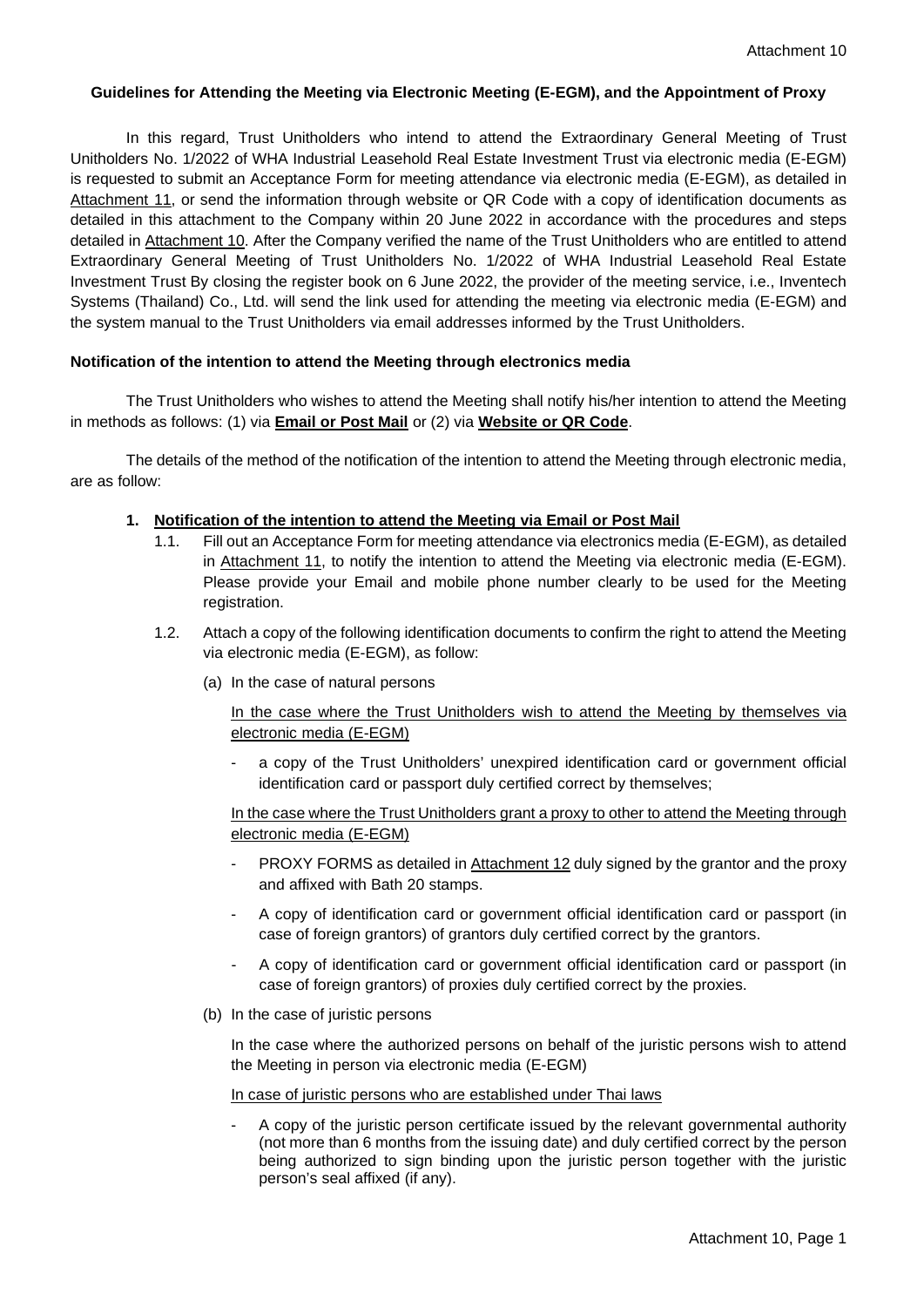A copy of unexpired identification card or government official identification card or passport of the authorized person of the juristic person duly certified correct.

In the case of juristic persons which are established under foreign laws

- A copy of the juristic person certificate issued by the governmental authority of the country where such juristic person is situated and duly certified correct by the person being authorized to sign binding upon the juristic person together with the juristic person's seal affixed (if any).
- A copy of unexpired identification card or government official identification card or passport of the authorized person of the juristic person duly certified correct.

As for juristic persons which are established under foreign laws, if the original documents are not in English, an English translation of such documents duly certified correct translation by the authorized persons of such juristic persons shall be provided.

#### In the case of granting a proxy to attend the Meeting via electronic media (E-EGM)

- PROXY FORMS as detailed in Attachment 12 duly signed by the person being authorized to sign binding upon the juristic person pursuant to the latest juristic person certificate issued by the governmental authority (not more than 6 months from the issuing date) together with the juristic person's seal affixed (if any) and affixed with stamp duty of Baht 20.
- In the case that grantors are juristic persons established under Thai laws, please submit a copy of the company's latest juristic person certificate issued by the governmental authority (not more than 6 months from the issuing date) duly certified correct by the person being authorized to sign binding upon the juristic person together with the juristic person's seal affixed (if any).
- In case that grantors are juristic persons established under foreign laws, please submit a copy of the juristic person certificate issued by the governmental authority of the country where such juristic person is situated and duly certified correct by the person being authorized to sign binding upon the juristic person together with the juristic person's seal affixed (if any)

As for juristic person who are established under foreign laws, if the original documents are not in English, an English translation of such documents duly certified correct translation by the authorized persons of such juristic persons shall be provided.

- A copy of unexpired identification card or government official identification card or passport (in case the proxy holders are foreigners) of proxy holders duly certified correct by the proxy holders.
- 1.3. Submit requested documents and an Acceptance Form for meeting attendance via electronic media (E-EGM) in accordance with Clause 1.1 and copy of identification document with supporting documents in accordance with item 1.2, by way of delivery to the Company within 20 June 2022 via following channels:
	- (a) Email: ir@whai-rm.com
	- (b) Post Mail: WHA Industrial REIT Management Co., Ltd.

Address: 777 WHA TOWER, Room 2206A, 22nd Floor, Moo 13, Debaratna Road (Bangna-Trad) KM.7, Bang Kaeo, Bang Phli, Samut Prakarn 10540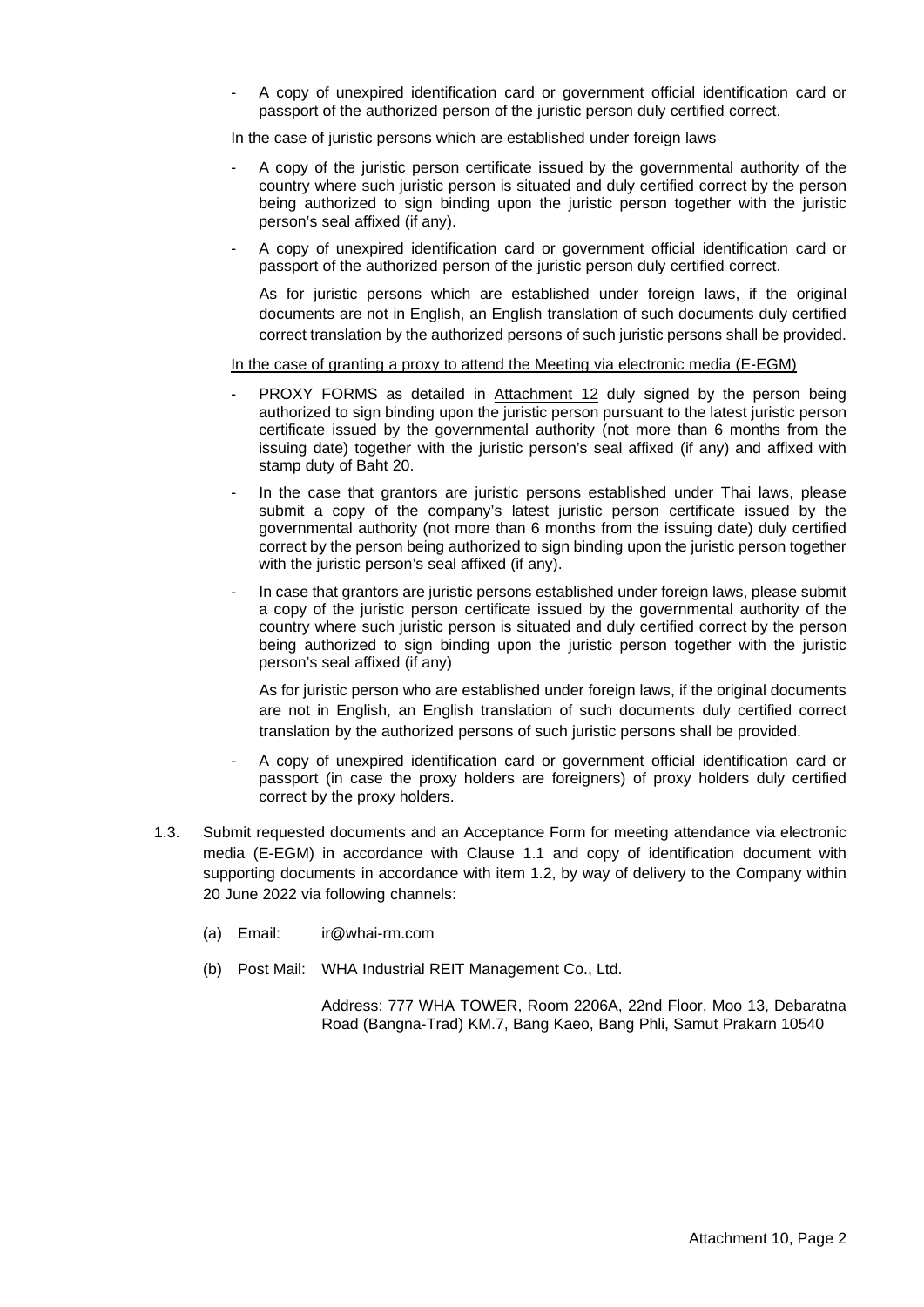### **2. Notification of the intention to attend the Meeting via website or QR Code**

Trust Unitholders and proxies wishing to attend the electronic meeting can proceed according to the procedure for submitting the request form to attend the meeting via electronic media as follows :

### **Step for requesting Username & Password from via e-Request system**

1. The Trust Unitholders must submit a request to attend the meeting by Electronic Means via Web Browser at<https://app.inventech.co.th/WHAIR161950R> or scan QR Code **and follow the steps as** shown in the picture





- **1** Click link URL or scan QR Code in the letter notice Annual General Meeting.
- **2** Trust Unitholders choose to file a request form.
- **3** Fill in the information shown on the registration page.
- **4**  $\Box$  agree to the Requirements for Meeting Attendance via the Inventech Connect.
- **5** Click "Request" button.

**6** Please wait for an email from the officer informing you of meeting details and Username & Password.

2. For Trust Unitholders who would like to attend the Meeting either through the Electronic Means by yourself or someone who is not the provided independent directors, please note that the electronic registration will be available from 21 June 2022 at 8:30 a.m. and shall be closed on 28 June 2022 Until the end of the meeting.

3. The electronic conference system will be available on 28 June 2022 at 8:00 a.m. (2 hours before the opening of the meeting). Trust Unitholders or proxy holders shall use the provided Username and Password and follow the instruction manual to access the system.

# **Appointment of Proxy to the Company's Directors**

For Trust Unitholders who authorize one of the Company's Independent Directors to attend and vote on his or her behalf, please submit the proxy form together with required documents to the Company by mail to the following address. Such proxy form and required documents shall be delivered to the Company by within 20 June 2022 at 17.00 hrs.

- 
- 
- (a) Email (a) : ir@whai-rm.com<br>(b) Post Mail (b) : WHA Industrial R
- 

: WHA Industrial REIT Management Co., Ltd. Address: 777 WHA TOWER, Room 2206A, 22nd Floor, Moo 13, Debaratna Road (Bangna-Trad) KM.7, Bang Kaeo, Bang Phli, Samut Prakarn 10540

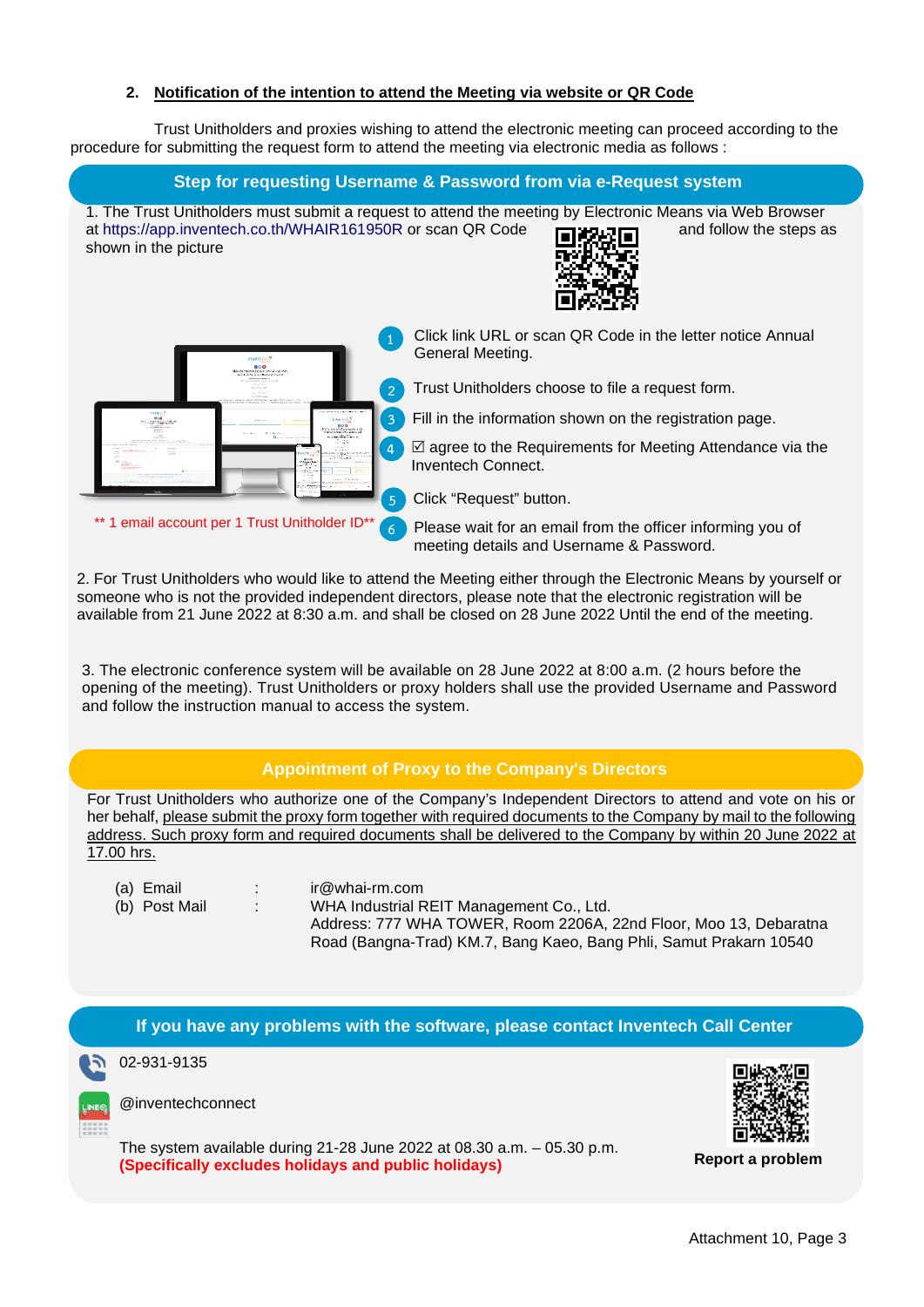# **Step for registration for attending the meeting (e-Register)**



Click registration link URL from email approved.

- Get Username and Password that you received from your email or request OTP to login.
- Click "Login" button
- Click "REGISTER" button the system has already registered and counted as a quorum.
- Then press the "Allow" button to access the microphone and camera.
- Click "Join Meeting" button to attend the meeting

\*\* If no picture and sound signal is found, please press the refresh button or symbol

# **Step voting process (e-Voting)**

- M. **1** Click on menu "Voting" or symbol
- Agenda 1 Consider voting at the shareholders' meeting

图

 $\boxed{\underline{\mathbf{v}}}$ 

### Vote status : Waiting for vote

n,

Vote



- 
- **2** Select which agenda that you want to vote.<br>**3** Click the voting button as you choose.
- **3** Click the voting button as you choose. **4** The system will display status your latest vote.

To cancel the last vote, please press the button **Cancel latest vote** (This means that your most recent vote will be equal to not voting, or your vote will be determined by the agenda result) Trust Unitholders can conduct a review of the votes on an agenda basis. When the voting results are closed.

#### **Step to ask questions via Inventech Connect**

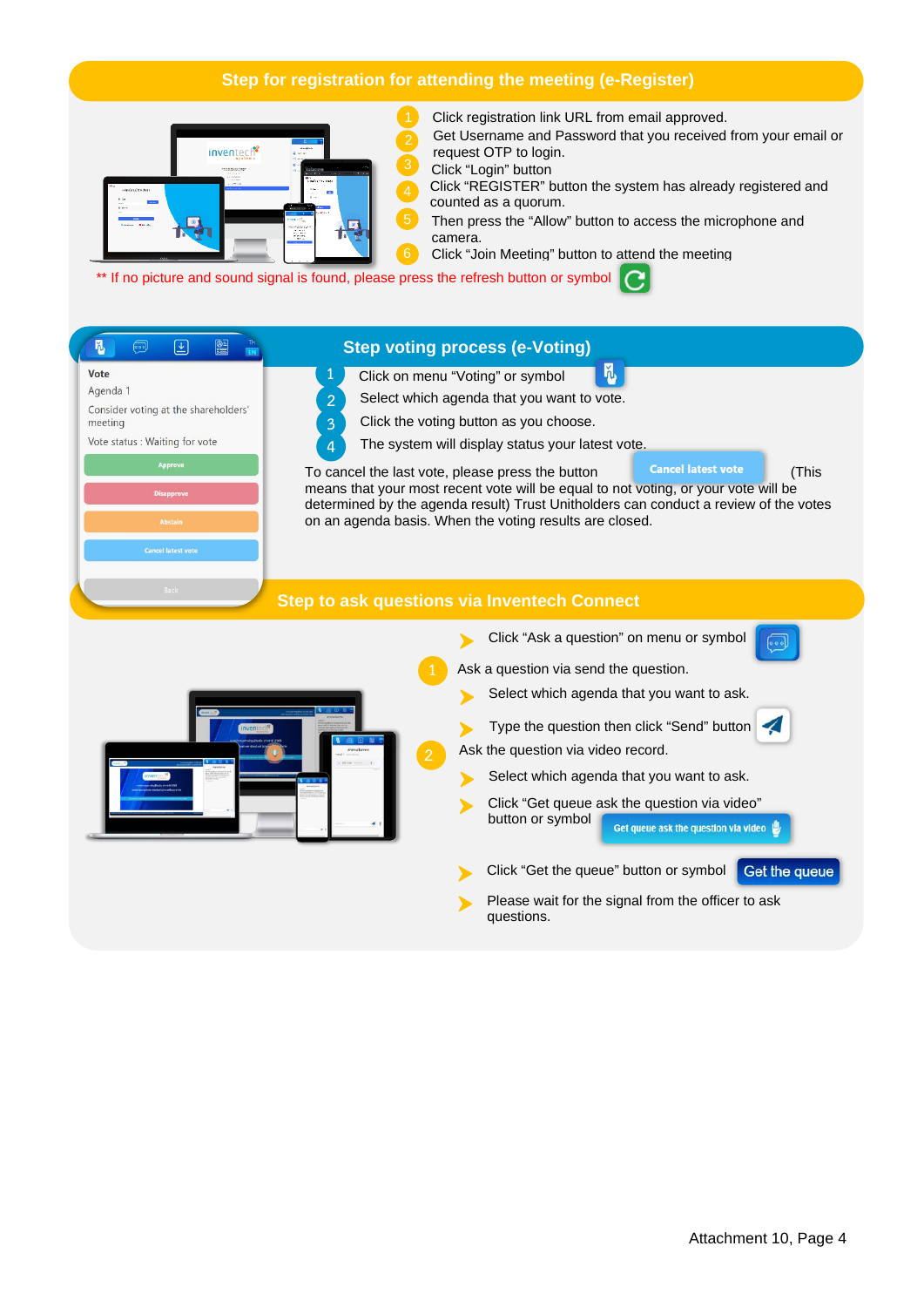# **How to use Inventech Connect**





Note Operation of the electronic conferencing system and Inventech Connect systems. Check internet of Trust Unitholder or proxy include equipment and/or program that can use for best performance. Please use equipment and/or program as the follows to use systems.

1. Internet speed requirements

- High-Definition Video: Must be have internet speed at 2.5 Mbps (Speed internet that recommend).
- High Quality Video: Must be have internet speed at 1.0 Mbps.
- Standard Quality Video : Must be have internet speed at 0.5 Mbps.
- 2. Equipment requirements.
	- Smartphone/Tablet that use IOS or android OS.
	- PC/Laptop that use Windows or Mac OS.

3. Requirement Browser Firefox or Chrome (Recommend) or Safari \*\* The system does not supported internet explorer.